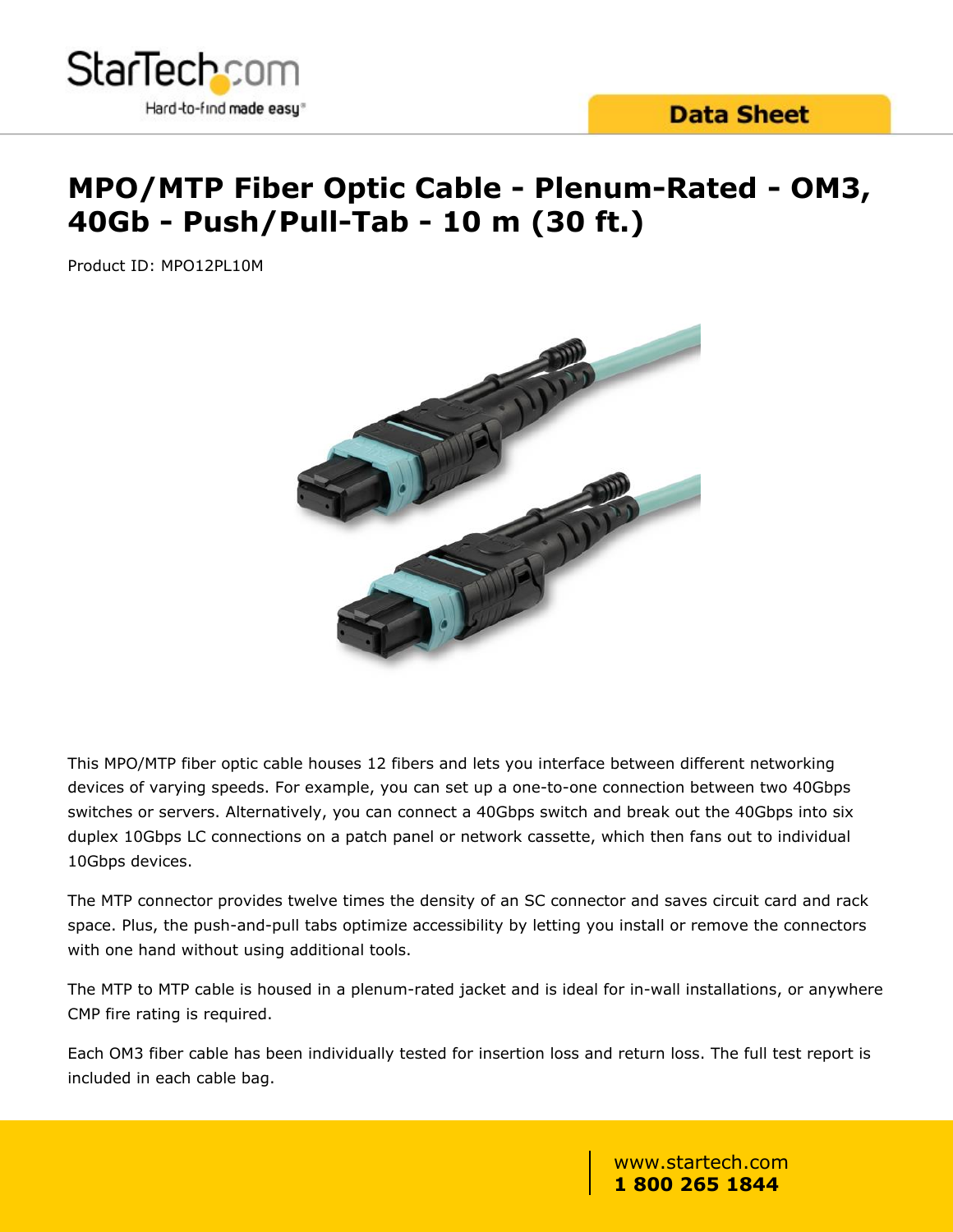

**Data Sheet** 

The MPO12PL10M from StarTech.com is backed by a lifetime warranty.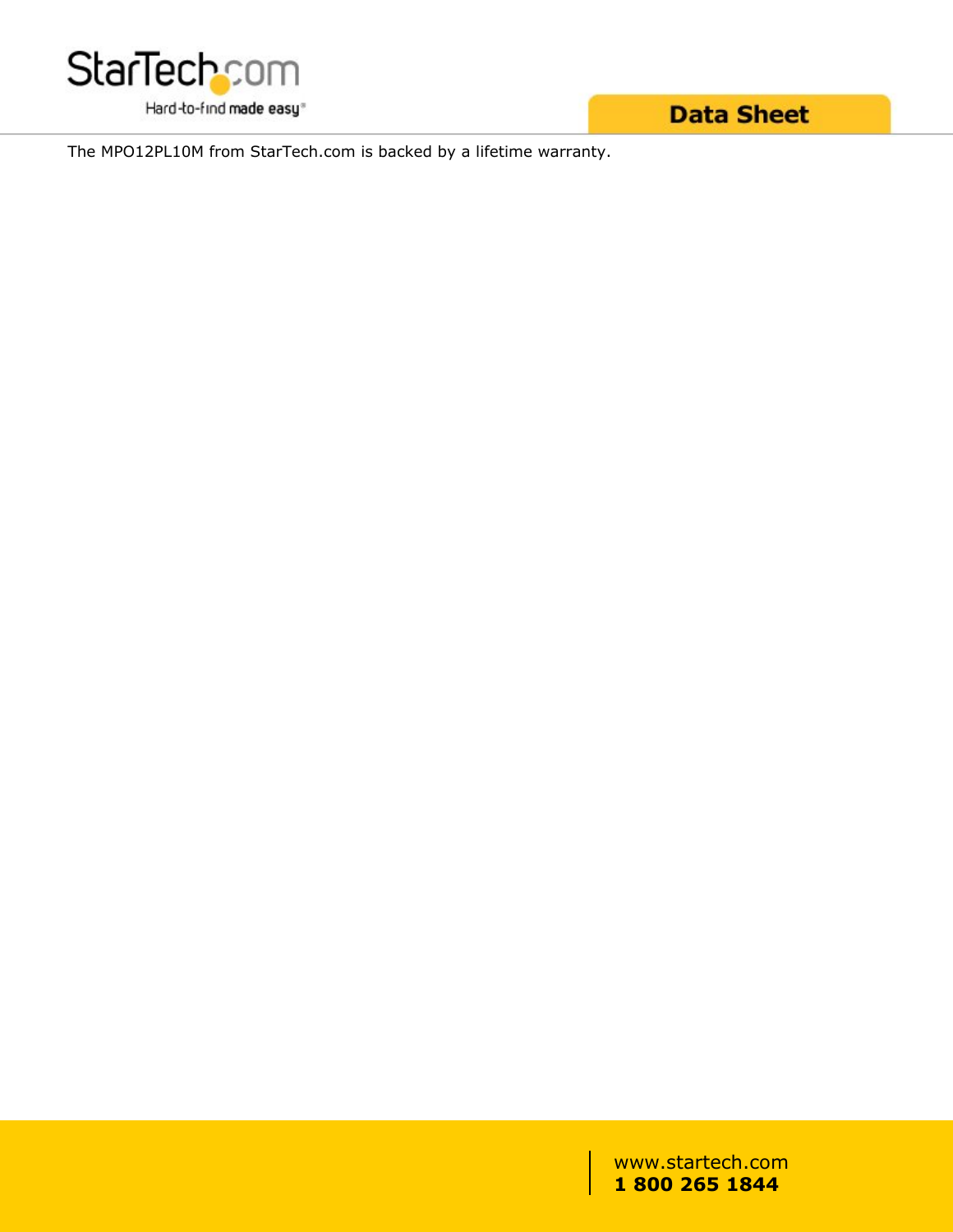

### **Data Sheet**

#### **Certifications, Reports and Compatibility**





 $\overline{\mathsf{c}\mathsf{\epsilon}}$ 

#### **Applications**

- Use in 10/40 Gigabit Ethernet and fiber channel applications
- Connect 40Gbps MPO/MTP devices such as fiber patch panels, hubs, switches, media converters, and routers
- Supports 40GBASE-SR4 and 100GBASE-SR10 in applicable parallel optics networks

#### **Features**

- Interface between different networking devices at varying speeds
- Optimize accessibility and install or remove connectors with one hand using the push-and-pull tabs
- MTP connectors use Type A straight-through pinout
- Get test data for your fiber cable an insertion loss and return loss test report is included in each cable bag
- Save circuit card and rack space with twelve times the density of SC connectors

#### www.startech.com **1 800 265 1844**